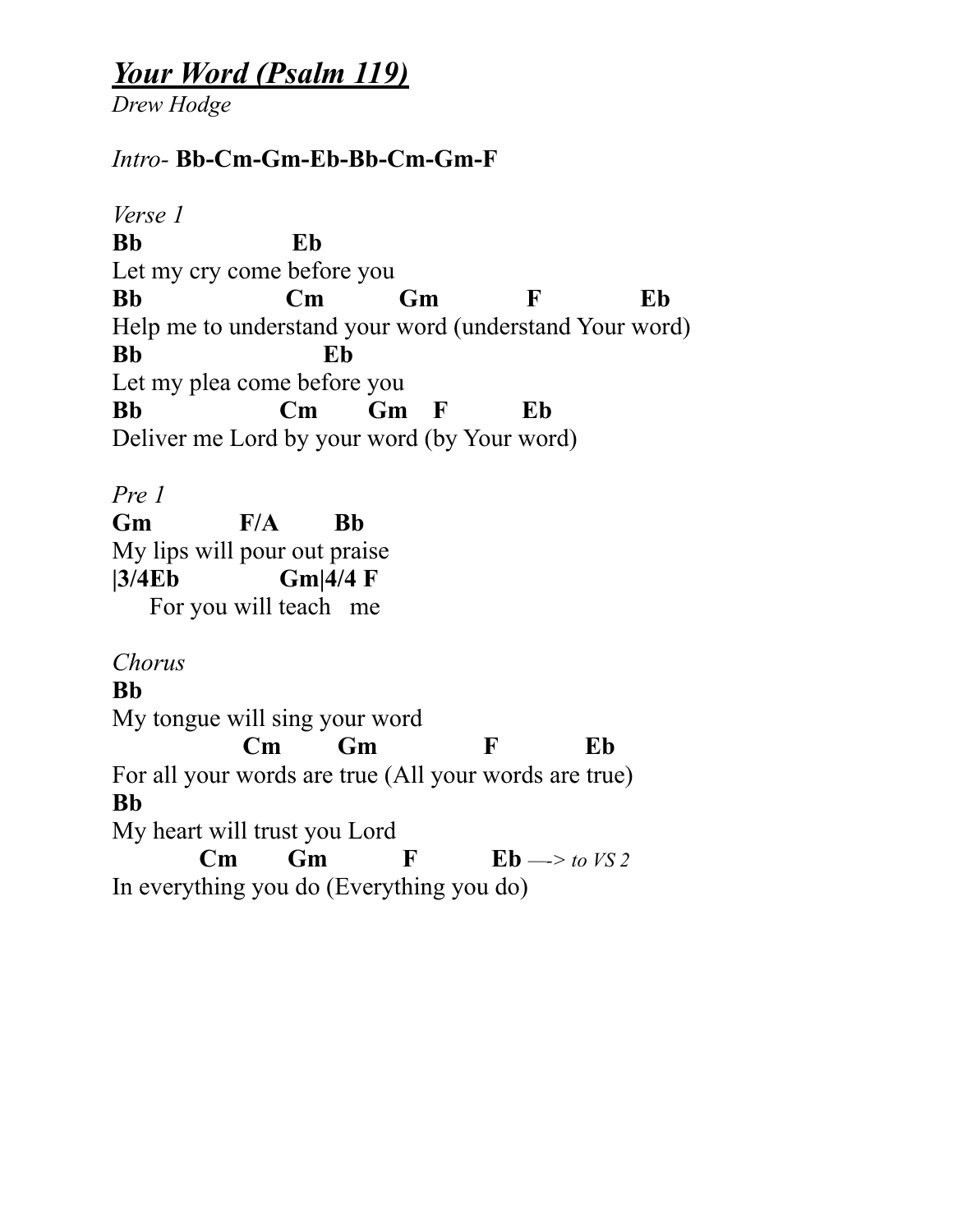## *Your Word (Psalm 119)*

*Drew Hodge*

*Verse 2*  **Bb Eb** Let your hand always help me **Bb Cm Gm F Eb**  Teach me to always choose your word (always choose Your word) **Bb Eb** I long for your salvation **Bb Cm Gm F Eb**  I have delighted in your word (delighted in Your word) *Pre 2* 

**Gm F/A Bb** My soul will live and praise **|3/4Eb Gm|4/4F**  For you will teach me

*Chorus*

**Bb**  My tongue will sing your word  **Cm Gm F Eb**  For all your words are true (All your words are true) **Bb**  My heart will trust you Lord  **Cm Gm F Eb**  In everything you do (Everything you do) *Bridge* 

**F**  When I have gone astray, **Eb**  seek your servant **Bb Gm F**  Let me not forget your word  $(2x) \rightarrow$  to vs 1